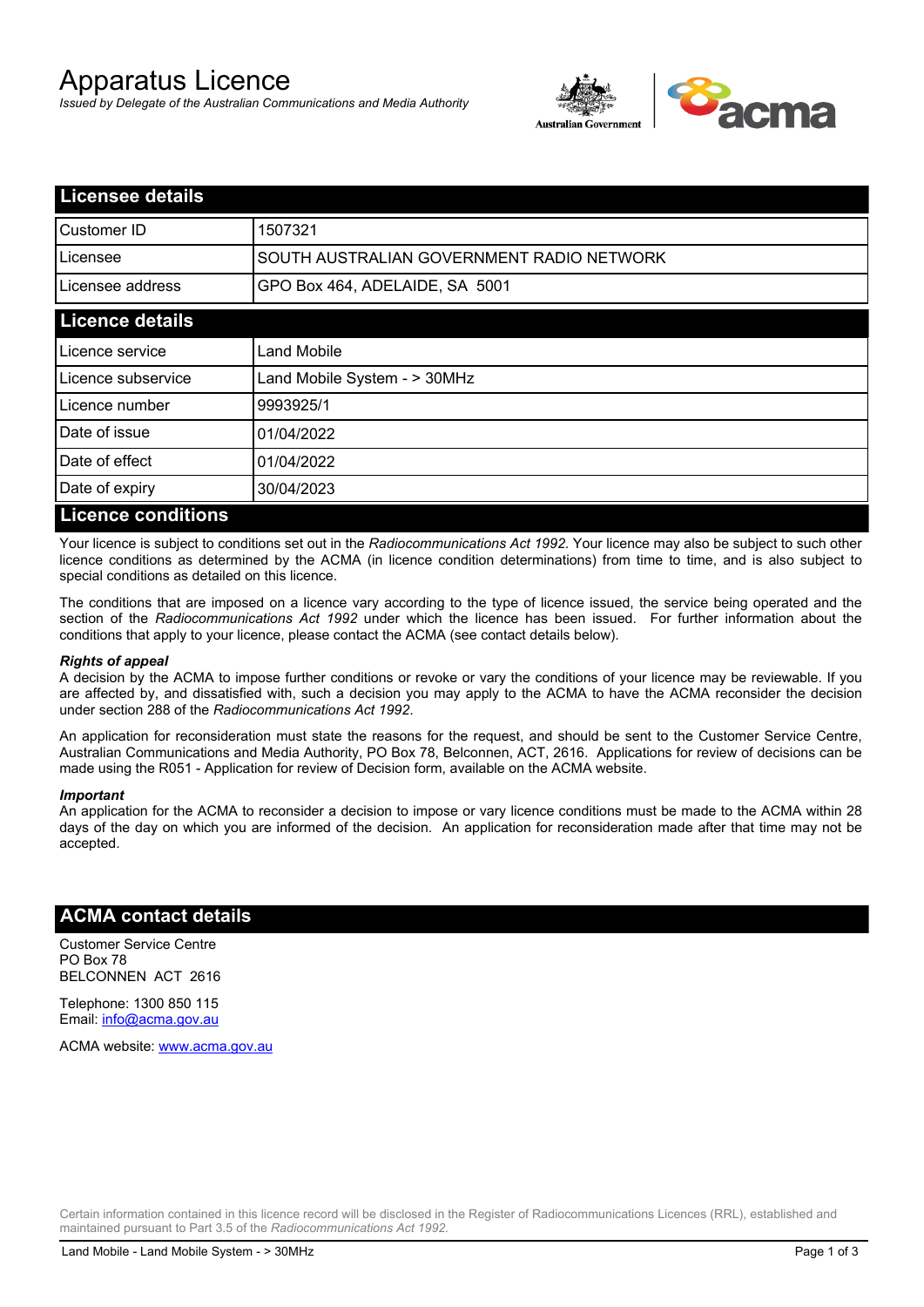# **Advisory Notes applying to licence no.: 9993925/1**

Conditions applicable to the operation of Land Mobile System station(s) authorised under this licence can be found in the Radiocommunications Licence Conditions (Apparatus Licence) Determination and the Radiocommunications Licence Conditions (Land Mobile Licence) Determination. Copies of these determinations are available from the ACMA and from the ACMA home page (www.acma.gov.au).